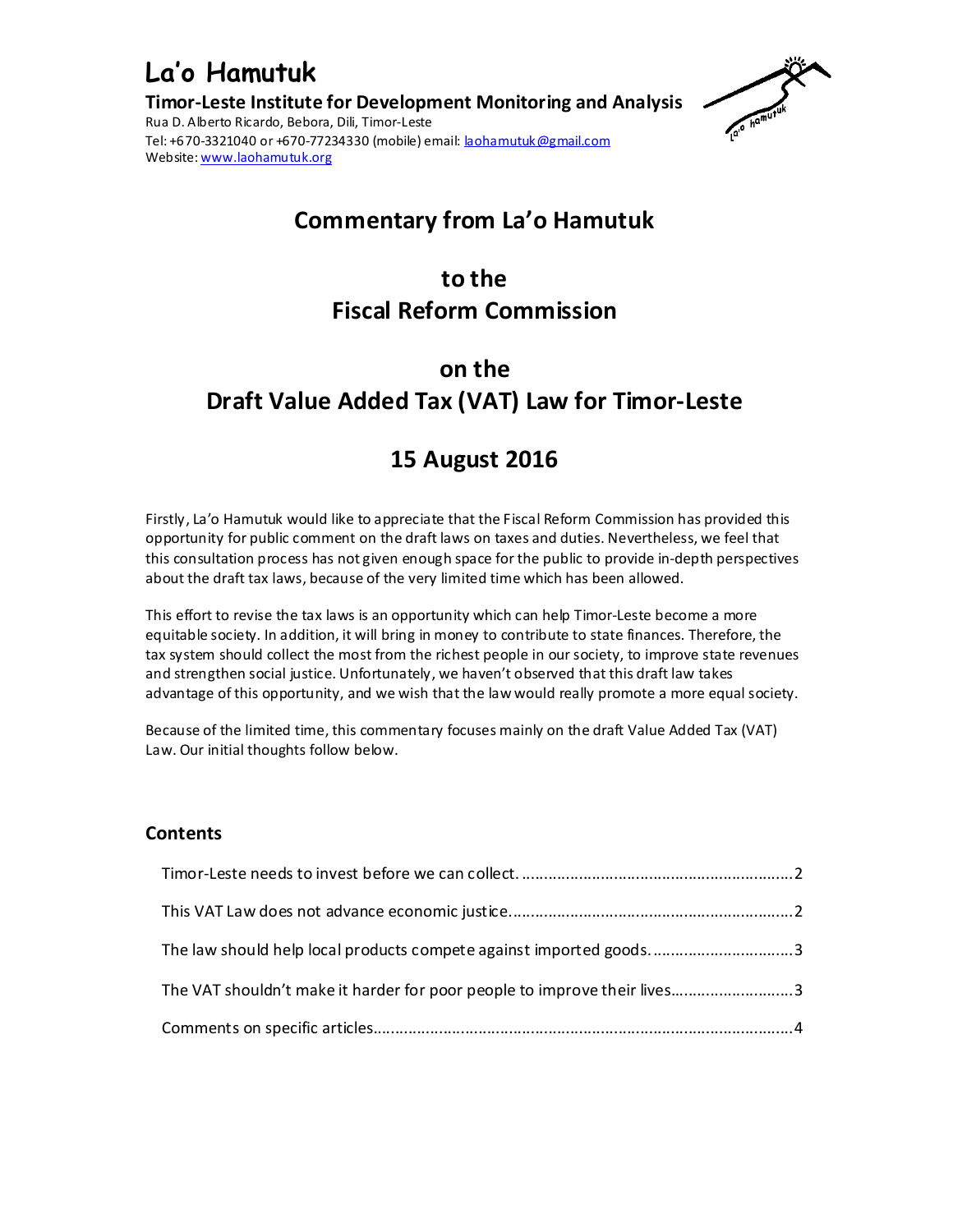#### **Timor-Leste needs to invest before we can collect.**

Since the restoration of our independence, Timor-Leste's experience is that domestic revenues have always paid for a small part of the annual State Budget, much less than contributions from donors or revenues from oil and gas. Therefore, the Government hopes that this fiscal reform plan will help Timor-Leste increase domestic revenues through more effective tax collection, through the creation of a Value Added Tax (VAT).

We strongly agree that Timor-Leste's economy needs to move away from petroleum dependency. However, this requires our Government to begin to create economic activity in the country through public investment in the food processing industry, agriculture sector, education and health care which will open many job opportunities for our people, before we try to collect taxes from these people.

Unfortunately, the Government gives little attention to economic sectors which could create jobs or benefits for significant numbers of people. Every year, our State Budget prioritizes huge infrastructure projects whose future economic return is questionable, and which benefit only a few individuals and those who get contract awards. Timor-Leste needs to quickly change our direction, because we believe that when many people receive benefits, many people will be able to pay taxes to the state, which will greatly improve state income.

In addition, we think that one underlying objective of fiscal reform should be to balance the revenues of the state with state expenditures. Timor-Leste's 2016 Rectification Budget is about 31% larger than our 2015 state budget. Therefore, we suggest that the Government should reform its spending to adapt to the principle of sustainability, as well as the capacity of our local economy. If the Government doesn't want to reduce its annual expenditure, especially by re-evaluating the megaprojects which bleed our money, it will be impossible to achieve the objective of fiscal reform.

### **This VAT Law does not advance economic justice.**

This law's principal objective of collecting taxes for state revenue often overlooks the people's economic reality, especially those who are poor, vulnerable and haven't yet found work.

Article 14.1 of this draft law states that a 10% tax will be imposed for selling or importing goods and services within the territory of Timor-Leste. We think that this law should apply different percentages for goods or services produced in the country, compared with those imported from abroad. Luxury goods, especially, which are used primarily by affluent people – such as cars and electronic appliances – should have higher taxes than goods which are necessary for ordinary people's daily lives. This can be done with targeted excise taxes -- the list in Annex II of the proposed Taxes and Duties Act is a good start, but does not go far enough.

When everything is taxed at the same percentage rate, poor people have to pay more compared with those whose incomes are higher. We think that everyone should pay taxes according to their economic capability, and the law cannot require poor people to pay taxes which should, more appropriately, be the responsibility of those with more money.

In addition, we are concerned about Article 40.1 which exempts businesses with turnover of less than \$100,000/year. We think that this is a policy which does not promote economic justice between Timorese and foreign businesses. Large companies already have a lot of experience, and often use their experience to exploit opportunities to avoid taxes.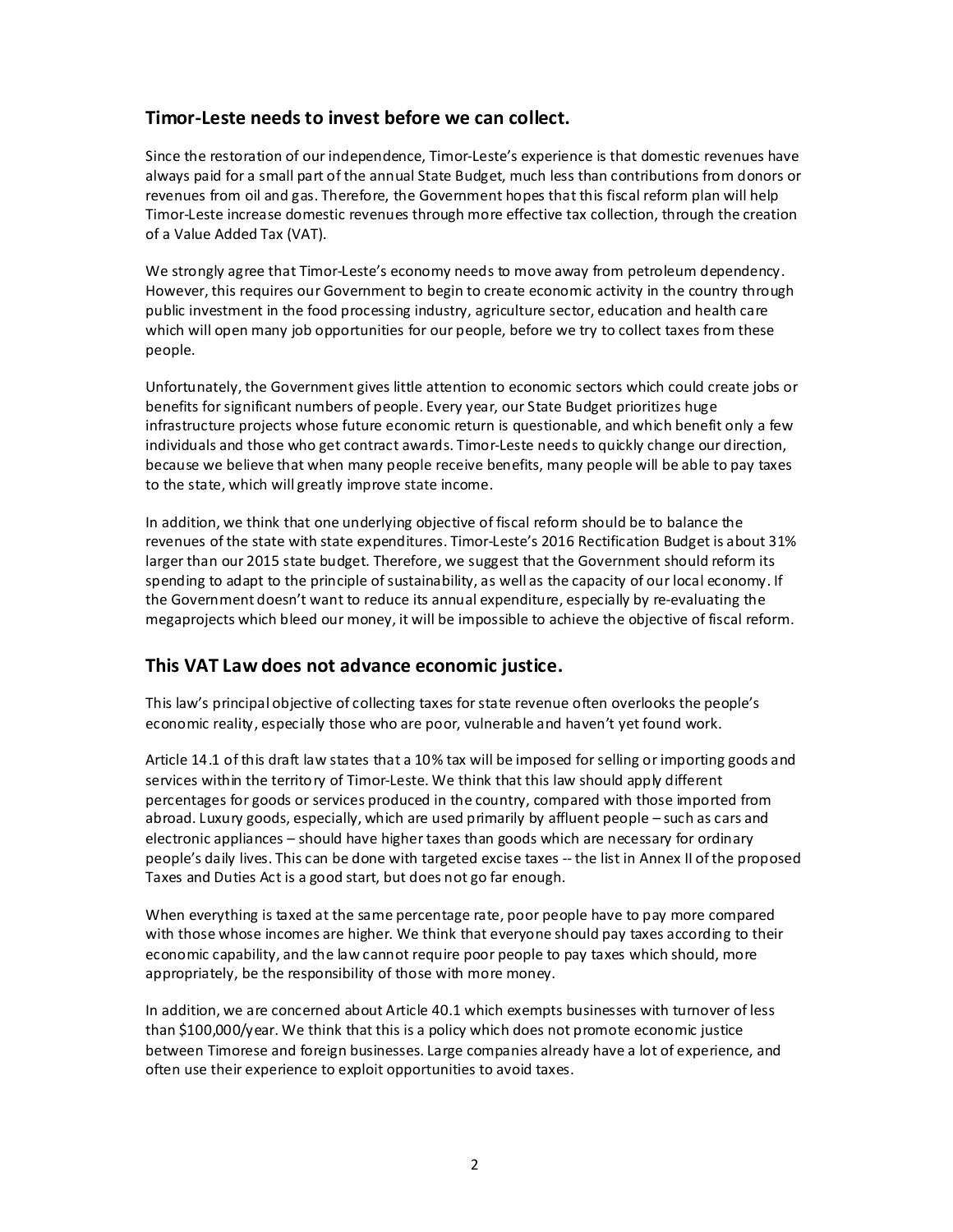With this provision in this draft, large companies can create many subsidiaries to sell or produce goods as their parent company does. However, because each has a different legal identity, when the value of the business is divided among all the subsidiaries, each individual company could qualify for an exemption.

This situation will harm Timorese businesses, because they will face challenges to promote their own economy, and weaken their capacity to compete with businesses from other countries.

#### **The law should help local products compete against imported goods.**

In principle, La'o Hamutuk totally agrees with the tax exemption for goods related to basic needs, such as food, especially so that poor people can access good nutrition for their entire families.

Annex II of this draft law list food items which will be exempt, but we think that it should also categorize food produced domestically and food which is imported. Article 15.1(a) of this draft law only mentions exemptions for "operações internas", not for production inside the country.

Although most Timorese people live by the agriculture sector, we continue to import rice and other foods from overseas. During 2015, we spent nearly \$100 million to import food and drink, including \$26 million for rice and other cereals and \$30 million for beverages.

With this high level of imports, very few products produced by local farmers can compete with items from abroad. This weakens Timor-Leste's economy, as a lot of money runs away and does not circulate in the local economy.

In 2014, Timor-Leste had a trade deficit totaling \$2,080 million, including goods and services. For goods alone in 2015, our deficit was \$562 million, while our exports (not including oil and gas) were only \$16 million, 95% of which was coffee.

Many factors influence this import dependency, and this law alone is not strong enough to protect locally-produced products; our money will continue to fly out of the country. Therefore, La'o Hamutuk would like to suggest to apply the VAT to imported food, so that local products will be able to compete in the domestic market.

In addition, applying a lower tax rate to products made in the country could create employment for Timorese people. When high taxes are charged on local production, business owners have to reduce their operational costs, which means fewer jobs.

#### **The VAT shouldn't make it harder for poor people to improve their lives.**

VAT is a tax collection methodology which makes all consumers pay taxes on the supply chain from raw materials to the end user. Therefore, in countries like Timor-Leste, where many people live in poverty, without regular employment, without enough money to provide education and health care services, and which depend on imports, the VAT can become an obstacle to people escaping from poverty and vulnerability.

Few domestic products and dependency on imports from other countries adds the cost of bringing goods to Timor-Leste. Long-distance shipping takes many steps, each of which will incur its own VAT, but in the end the local consumer, especially the poor, will be required to pay the accumulated tax.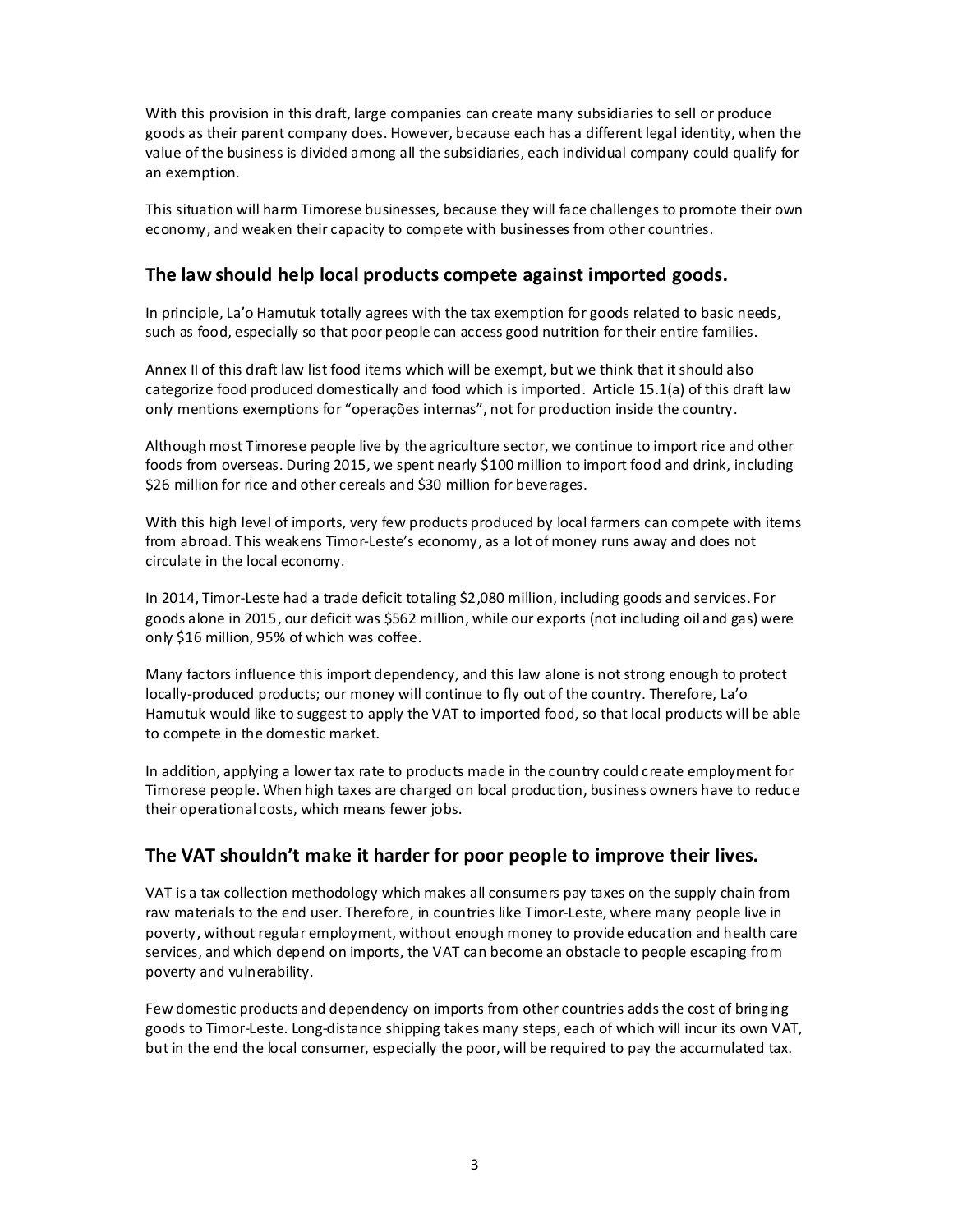Government should understand that when goods become more expensive, this reduces the ability of poor people to buy them, or to access health care and education. We all know that when taxes rise, this makes prices higher for the people.

Unfortunately, the 2014 *Living Standards Survey* has not yet been made public, so La'o Hamutuk cannot analyze how many people in Timor-Leste still live below the poverty line. However, we have tried to use the 2014 *Business Activities Survey*<sup>1</sup> to approximate the potential VAT revenues – but there is no information on how much of its survey sample is small enough to be exempt from VAT. According to the BAS, the 2,684 businesses it surveyed had a total Industry Value Added of \$577 million. Since many of these will be exempt, the potential revenues from a 10% VAT are probably less than \$50 million, and could be even lower. The total income ("turnover") of these businesses was \$2,043 million, but many are below the \$100,000 threshold. If the Fiscal Reform Commission has analyzed how much tax will be collected by company size and sector, we ask you to share that information with the public so that we can all better understand the implications of the new tax law on the people of Timor-Leste.

In addition, we have questions about the administrative overhead which businesses will have to perform to comply with this tax law, including companies whose turnover is less than \$100/day. Has the Fiscal Reform Commission estimated how much time it will take a typical company to prepare its tax records and forms? Do you know how many businesses are capable electronic filing? Using data in the World Bank's Paying Taxes 2016 report,<sup>2</sup> La'o Hamutuk calculated a "Taxpaying Inefficiency Index (TII)" equal to the number of person-hours a business spends preparing its tax returns for each one percent of its revenues paid in taxes. The world average is 6.4, and the Asia-Pacific average is 6.2. Our two neighbors, Indonesia and Australia, have TIIs of 7.9 and 2.2 respectively. Timor-Leste's TII is 24.6 – four times larger than the world average, three times more than Indonesia and eleven times Australia. We should not continue in that sorry tradition.

### **Comments on specific articles**

**Article 2.** Timor-Leste does not use the continental shelf definition of maritime territory. This article should refer to the Exclusive Economic Zone as defined in Law No. 7/2002 on the *Fronteiras*  Marítimas do Território da República Democrática de Timor-Leste,<sup>3</sup> as modified by subsequent treaties. The same correction should be made in **Article 4.2.** 

**Article 3.1(a)** lists certain sectors but omits major parts of our economy, including retail, import and construction. These should all be included.

Does **Article 3.1(c)** refer only to entities of the **RDTL government**, or also of other governments, international agencies, etc.? These should all be taxable except when a case-specific exemption has been granted by mutual agreement.

Do **Article 4.1(a)** and **5.1** refer to goods or services exchanged by barter for other goods or services, or only to those sold for money? "For consideration/*a título oneroso*" is unclear, although **Article 12.3** implies that barter transactions are taxable. In such cases, how will the value of the transaction be determined? Similarly, how with the "market value/*valor de mercado*" be determined in **Article 12.5**? The discretion involved in this process seems vulnerable to collusion or corruption.

 $\overline{a}$ 

<sup>1</sup> http://www.laohamutuk.org/DVD/DGS/BAS2014en.pdf

<sup>&</sup>lt;sup>2</sup> http://www.laohamutuk.org/DVD/2015/paying-taxes-2016.pdf

<sup>3</sup> http://www.laohamutuk.org/Oil/Boundary/RDTLBoundariesLaw2002en.htm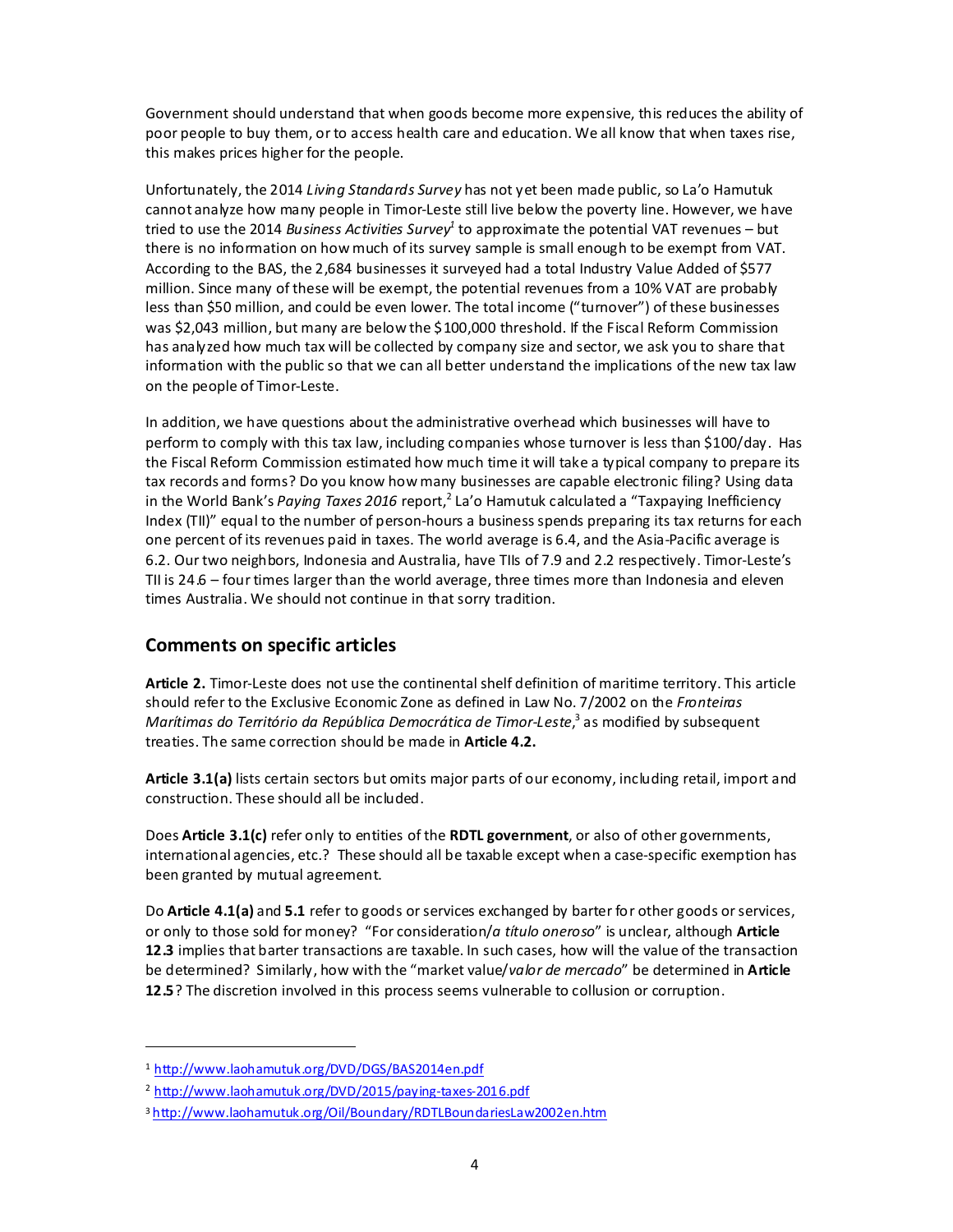Why does **Article 4.2** exclude offshore petroleum, the largest component of Timor-Leste's economy? There is no similar exclusion for onshore petroleum activities, or for mining. All companies, including subcontractors, who conduct taxable activities in the territory should be taxed, although there may need to be an exemption for the value of the specific petroleum products extracted, since these are subject to a Production-Sharing Contract. However, drilling test wells, building and importing infrastructure, conducting seismic surveys, construction, decommissioning, etc. should be subject to VAT. For areas in the Joint Petroleum Development Area (JPDA), these two articles, as well as **Article 7.2,** will have to be made consistent with the Tax Agreements in the Timor Sea Treaty and its Annexes.<sup>4</sup> The exemption for offshore petroleum activities in **Article 14a.1(b)** should similarly be revisited and clarified.

Does **Article 5.2(a)** include sale of immovable property (land)? How about rentals and leases?

**Article 9.3(e)** is unclear, given that a lot of airplane travel is from round-trip tickets. For example, if someone buys a ticket in Bali (or over the internet) for a Denpasar-Dili-Denpasar round trip, is none of it taxable? If they bought a Dili-Denpasar-Dili ticket in Dili, is it entirely taxable? If they bought two one way tickets, is only one of them taxable? Can someone avoid VAT by using an overseas travel agency?

**Article 15** does not provide exemptions for domestically-produced products, but only mentions "internal transactions/*operações internas*" which does not mean "domestic products."

Because **Articles 15.1(b)** and **15.1(c)** only discuss provision of education and health services, we suggest that Annex II be expanded to include a list of school supplies, such as workbooks, books, pens and school uniforms, as well as medical equipment and medicines.

**Article 15.1(b)** only discusses provision of education services by public entities, but we suggest that it should also include not-for-profit, private educational institutions which can attract quality professionals to help Timorese children learn better. In reality, UNTL alone can barely accommodate the 16,000 young people who finish secondary school every year, most of whom will turn to private higher education. Furthermore, this suggestion should also apply to **Article 15.1(c),** exempting nonprofit, private hospitals and clinics from tax.

**Article 15.1(c)** exempts insurance, while **Article 15.1(h)** exempts the leasing of commercial property. We hope that these activities will be taxed through other tax laws – it would be inconsistent for the government not to receive revenue from these activities, which primarily benefit large, often international, companies.

**Article 17.1(a)** about exemption of imports from taxes is unclear. We hope that this provision will not further reduce import taxes, as applied under Law No. 8/2008 and subsequent revisions.

Does **Article 17.2(a)** refer to Free Trade Agreements? Such agreements will come when Timor-Leste becomes a full member of ASEAN, and could significantly reduce the ability to collect VAT. Please consider carefully if these provisions will cause Timor-Leste's revenues to drop when we join ASEAN, WTO, or sign similar agreements.

Regarding **Article 22a**, Timor-Leste has already signed and ratified many international treaties, we have made diplomatic agreements with many nations, and we are involved in several international associations and organizations. Therefore, there should be a deeper explanation about the Special

<sup>4</sup> http://www.laohamutuk.org/Oil/Boundary/TST%20text.htm